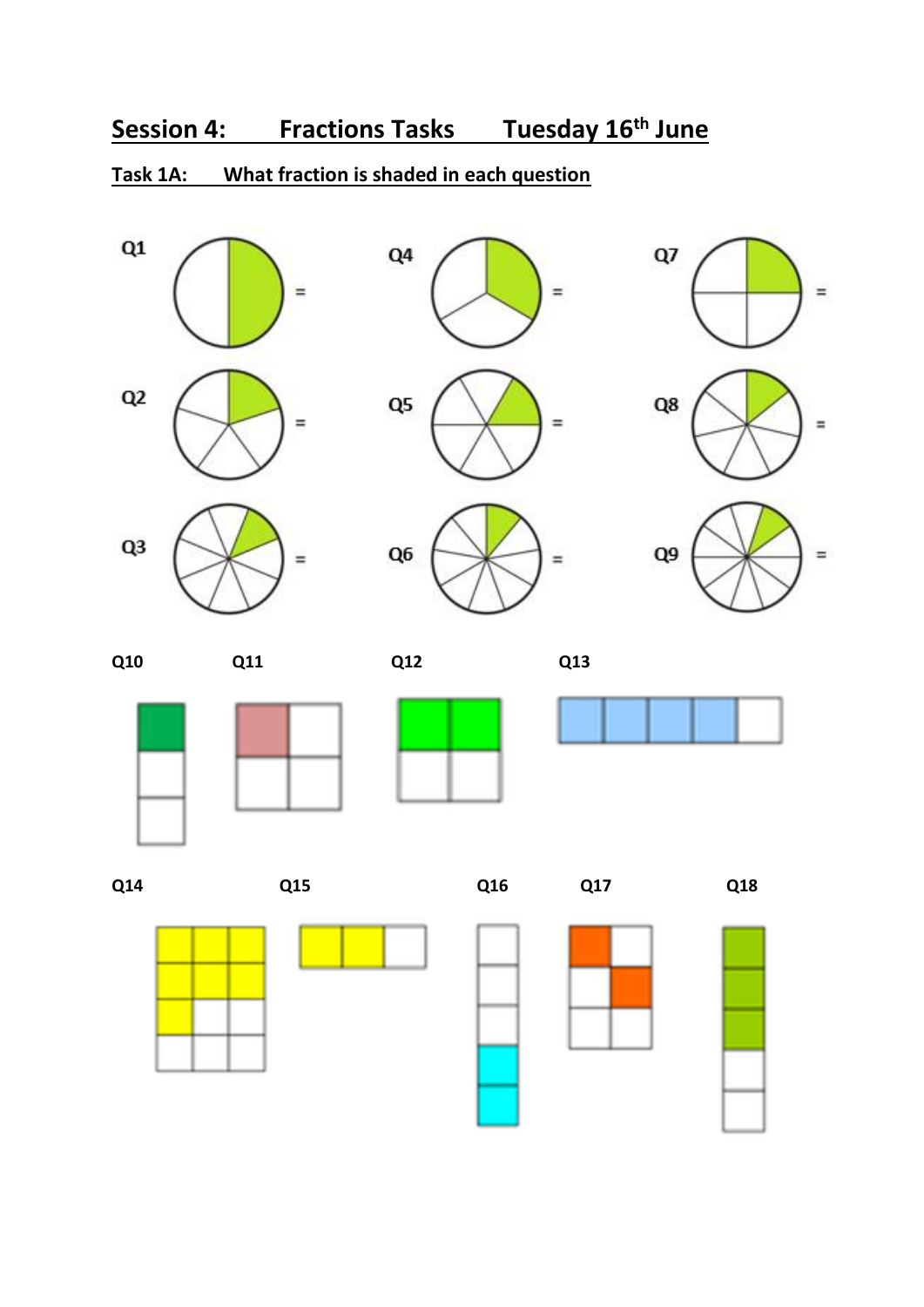



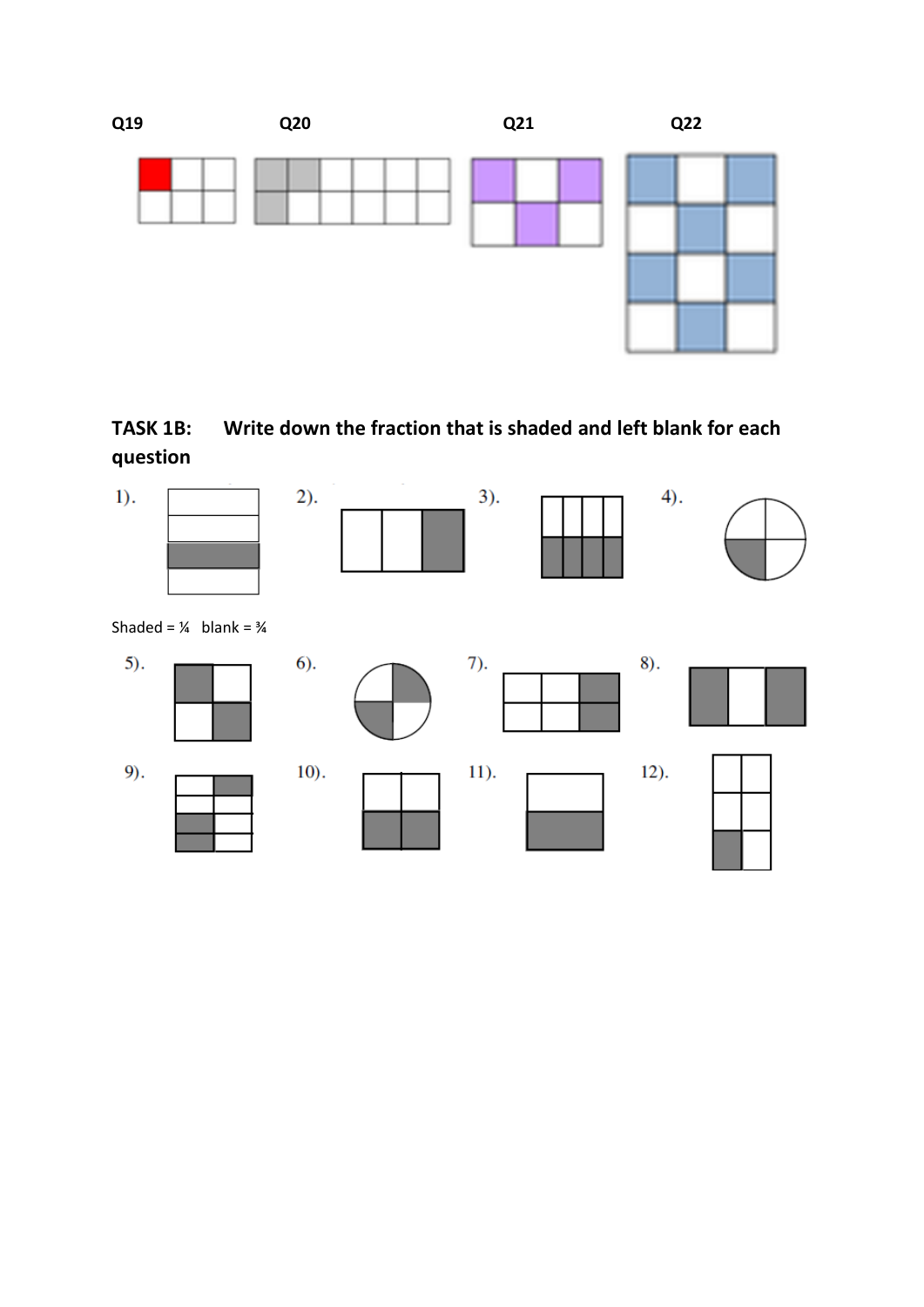

### **TASK 2A: Shading**

In each of the following questions shade ½ of the shape



In each of the following questions shade  $\frac{1}{4}$  of the shape

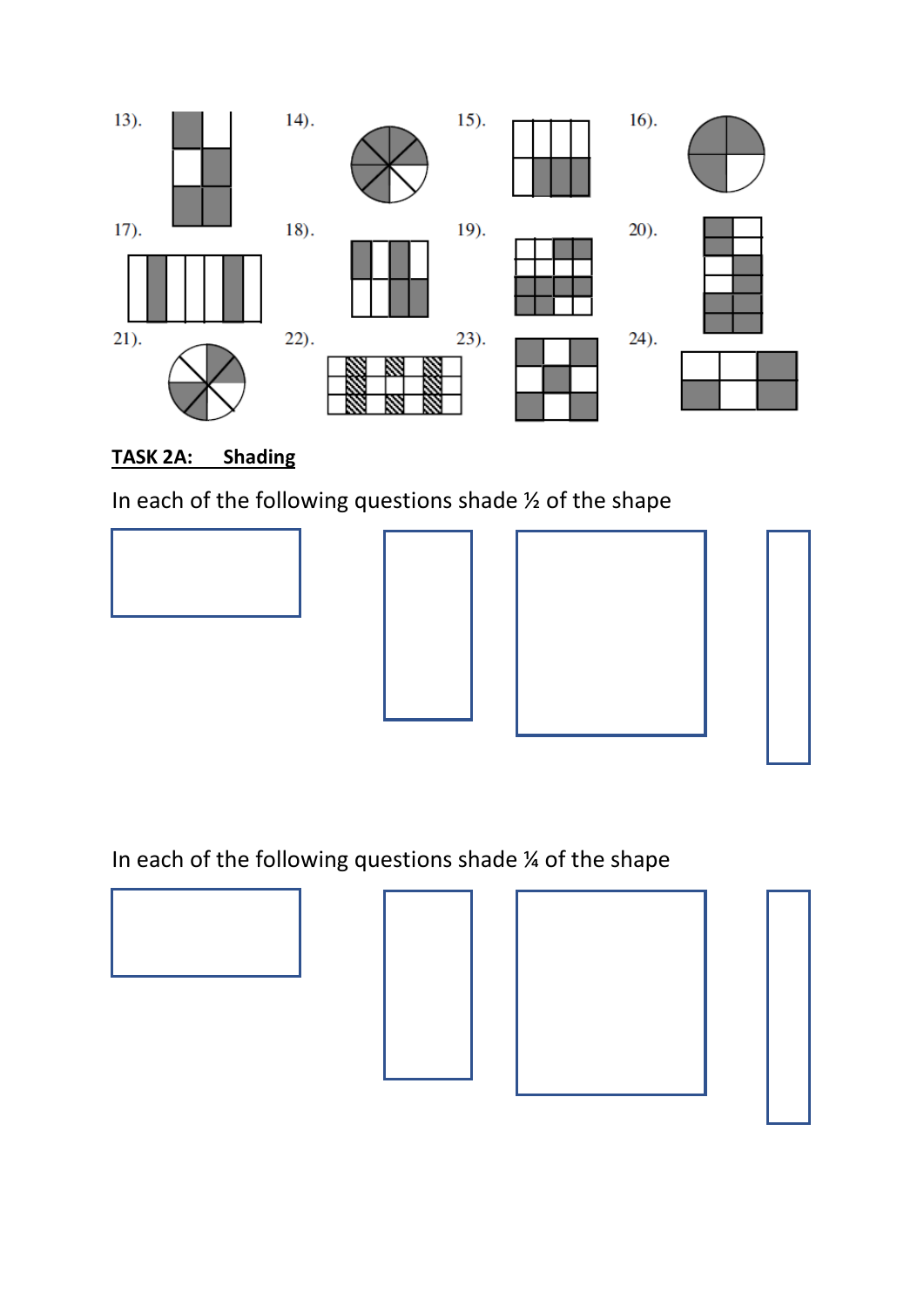| TASK 2B: | <b>Shading</b> |
|----------|----------------|
|          |                |

| 1)                                  | Shade $\frac{9}{10}$   |                                     |  |  |  |  |  |  |
|-------------------------------------|------------------------|-------------------------------------|--|--|--|--|--|--|
|                                     |                        | <b>Explain your thought process</b> |  |  |  |  |  |  |
| 2)                                  | Shade $\frac{3}{10}$   |                                     |  |  |  |  |  |  |
|                                     |                        |                                     |  |  |  |  |  |  |
|                                     |                        | <b>Explain your thought process</b> |  |  |  |  |  |  |
|                                     |                        |                                     |  |  |  |  |  |  |
| 3)                                  | Shade $\frac{4}{5}$    |                                     |  |  |  |  |  |  |
|                                     |                        | <b>Explain your thought process</b> |  |  |  |  |  |  |
| 4)                                  | Shade $\frac{19}{100}$ |                                     |  |  |  |  |  |  |
|                                     |                        | <b>Explain your thought process</b> |  |  |  |  |  |  |
|                                     |                        |                                     |  |  |  |  |  |  |
| 5)                                  | Shade $\frac{7}{15}$   |                                     |  |  |  |  |  |  |
| <b>Explain your thought process</b> |                        |                                     |  |  |  |  |  |  |
|                                     |                        |                                     |  |  |  |  |  |  |
| 6)                                  | Shade $\frac{29}{31}$  |                                     |  |  |  |  |  |  |
|                                     |                        | <b>Explain your thought process</b> |  |  |  |  |  |  |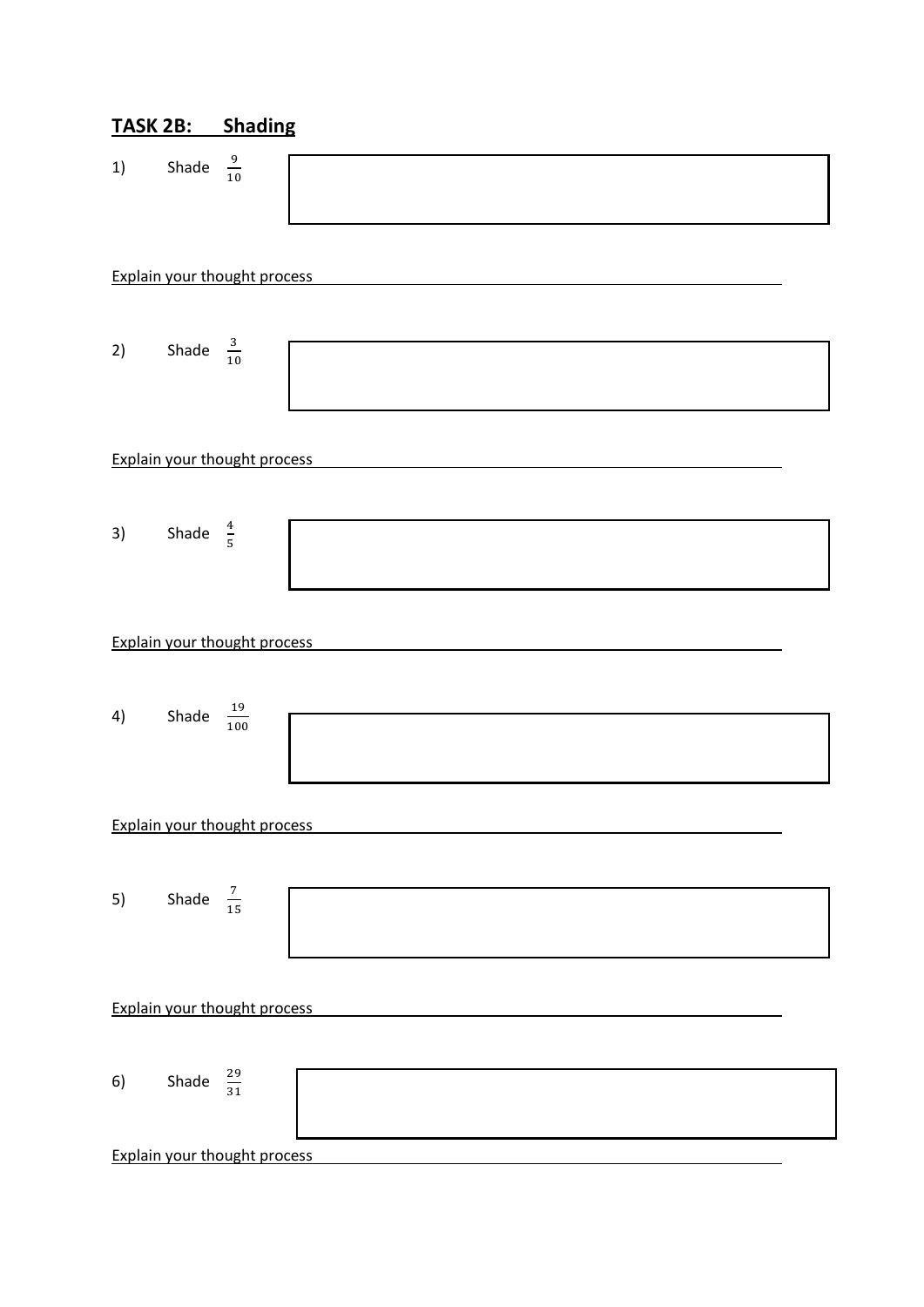| 7)  | Shade                 | $\frac{71}{80}$                     |  |
|-----|-----------------------|-------------------------------------|--|
|     |                       | <b>Explain your thought process</b> |  |
|     |                       |                                     |  |
| 8)  | Shade                 | $\frac{47}{89}$                     |  |
|     |                       | <b>Explain your thought process</b> |  |
| 9)  | Shade                 | $\frac{13}{40}$                     |  |
|     |                       |                                     |  |
|     |                       | <b>Explain your thought process</b> |  |
| 10) | Shade $\frac{71}{80}$ |                                     |  |
|     |                       | <b>Explain your thought process</b> |  |
| 11) | Shade                 | $\frac{23}{88}$                     |  |
|     |                       |                                     |  |
|     |                       | <b>Explain your thought process</b> |  |
| 12) | Shade                 | $\frac{29}{40}$                     |  |
|     |                       | <b>Explain your thought process</b> |  |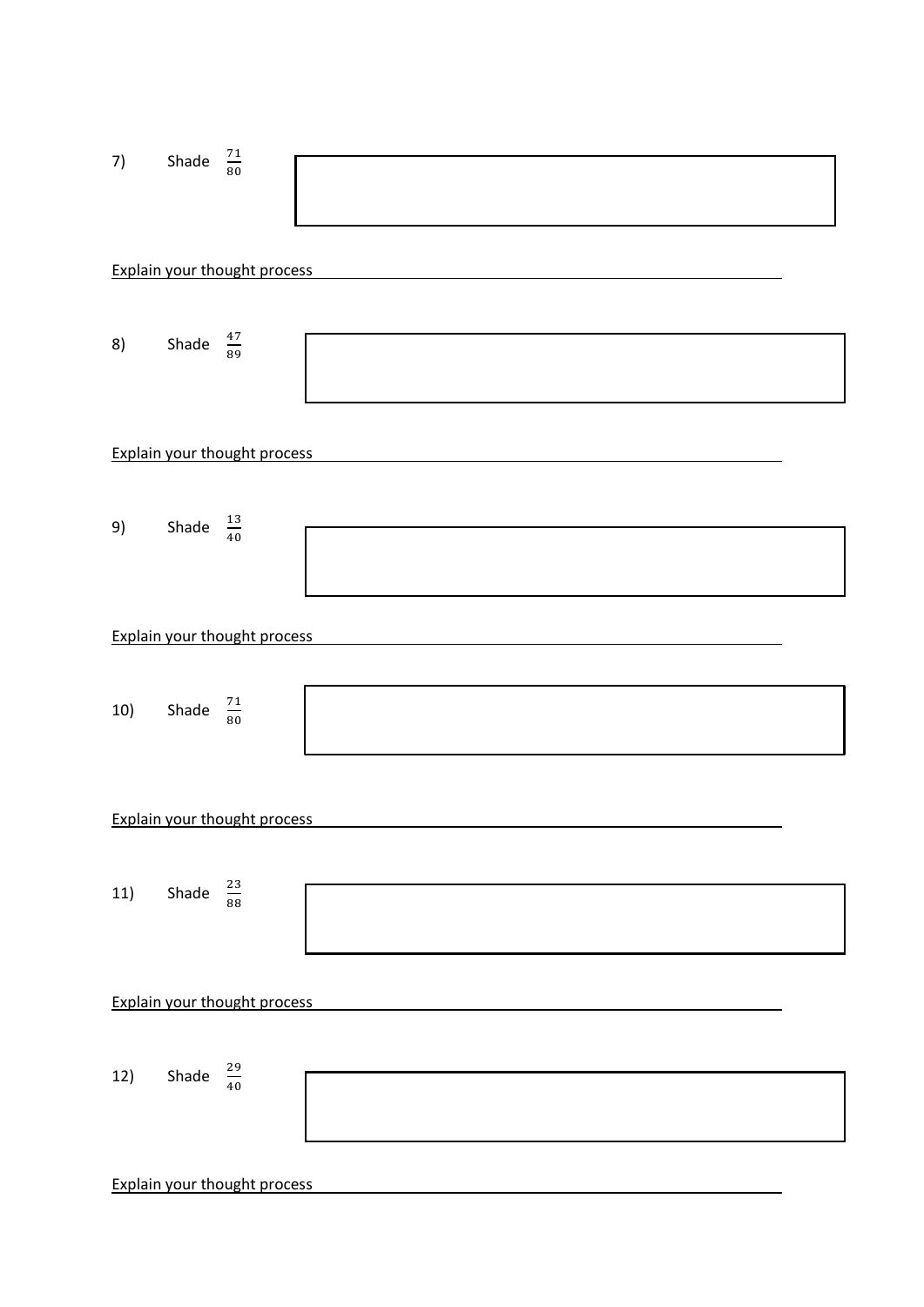### **Task 3 : Finding Equivalent Fractions**



| Shade<br>4 | $1$ of these shapes and write down some equivalent fractions for $1$                                 |  |  |  |  |  |  |  |  |  | 4 |  |  |  |
|------------|------------------------------------------------------------------------------------------------------|--|--|--|--|--|--|--|--|--|---|--|--|--|
|            |                                                                                                      |  |  |  |  |  |  |  |  |  |   |  |  |  |
| Shade      | $\overline{3}$ of these shapes and write down some equivalent fractions for $\overline{3}$<br>4<br>4 |  |  |  |  |  |  |  |  |  |   |  |  |  |
|            |                                                                                                      |  |  |  |  |  |  |  |  |  |   |  |  |  |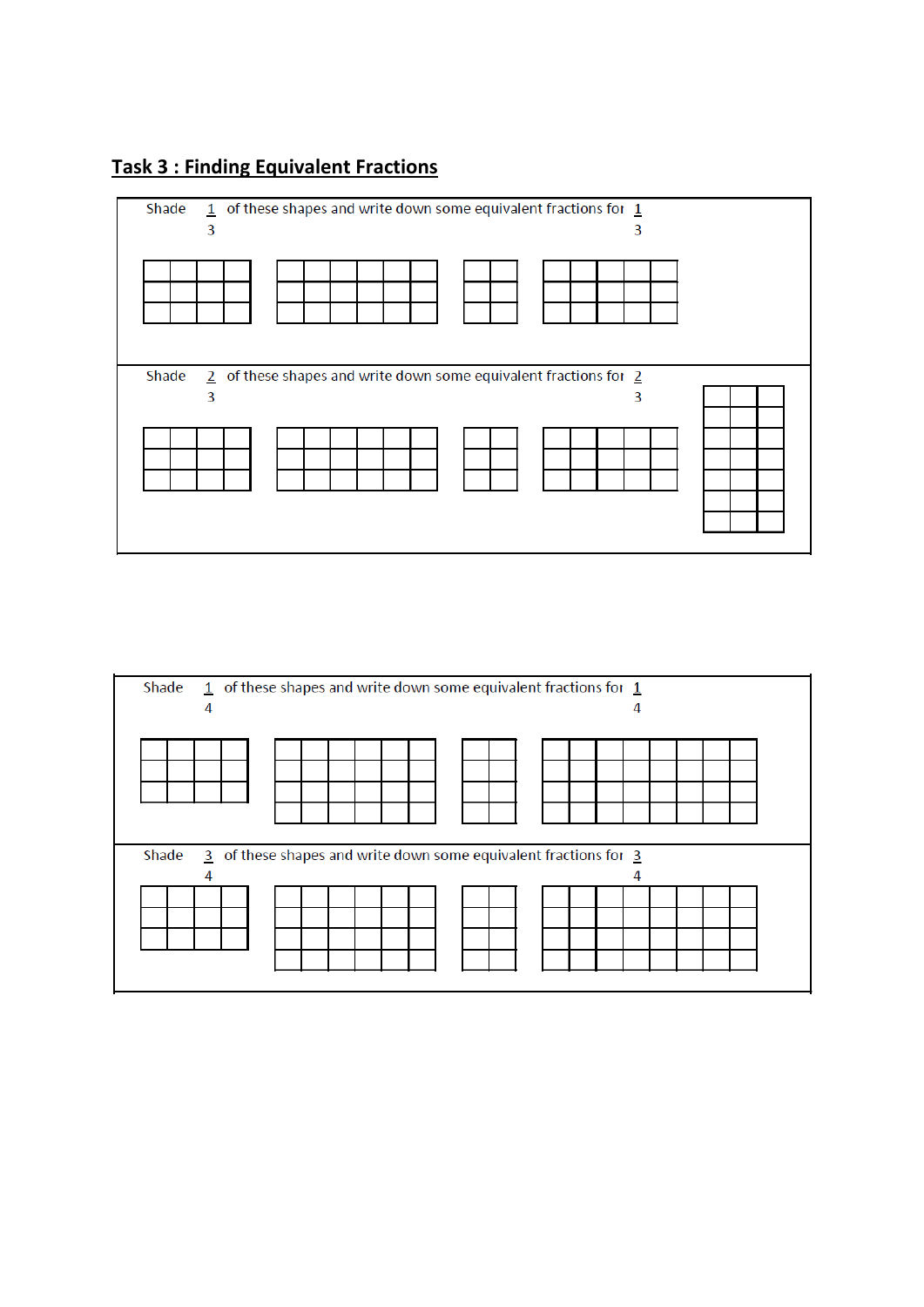

**TASK 4A: Finding fraction value of a quantity**

| Find |  | 1). $\pm$ of 8 2). $\pm$ of 12 3). $\pm$ of 10 4). $\pm$ of 10 5). $\pm$ of 16                                          |        |  |  |
|------|--|-------------------------------------------------------------------------------------------------------------------------|--------|--|--|
|      |  | 6). $\frac{1}{3}$ of 6 7). $\frac{1}{4}$ of 20 8). $\frac{1}{5}$ of 20 9). $\frac{1}{7}$ of 14 10). $\frac{1}{1}$ of 18 |        |  |  |
|      |  | 11). $\pm$ of 15 12). $\pm$ of 24 13). $\pm$ of 18 14). $\pm$ of 24 15). $\pm$ of 22                                    | $_{3}$ |  |  |
|      |  | 16). $\pm$ of 30 17). $\pm$ of 28 18). $\pm$ of 32 19). $\pm$ of 60 20). $\pm$ of 35                                    |        |  |  |
|      |  | 21). $\pm$ of 27 22). $\pm$ of 32 23). $\pm$ of 36 24). $\pm$ of 40 25). $\pm$ of 40                                    |        |  |  |
|      |  | 26). 1 of 54 27). 1 of 64 28). 1 of 27 29). 1 of 56 30). 1 of 72                                                        |        |  |  |
|      |  |                                                                                                                         |        |  |  |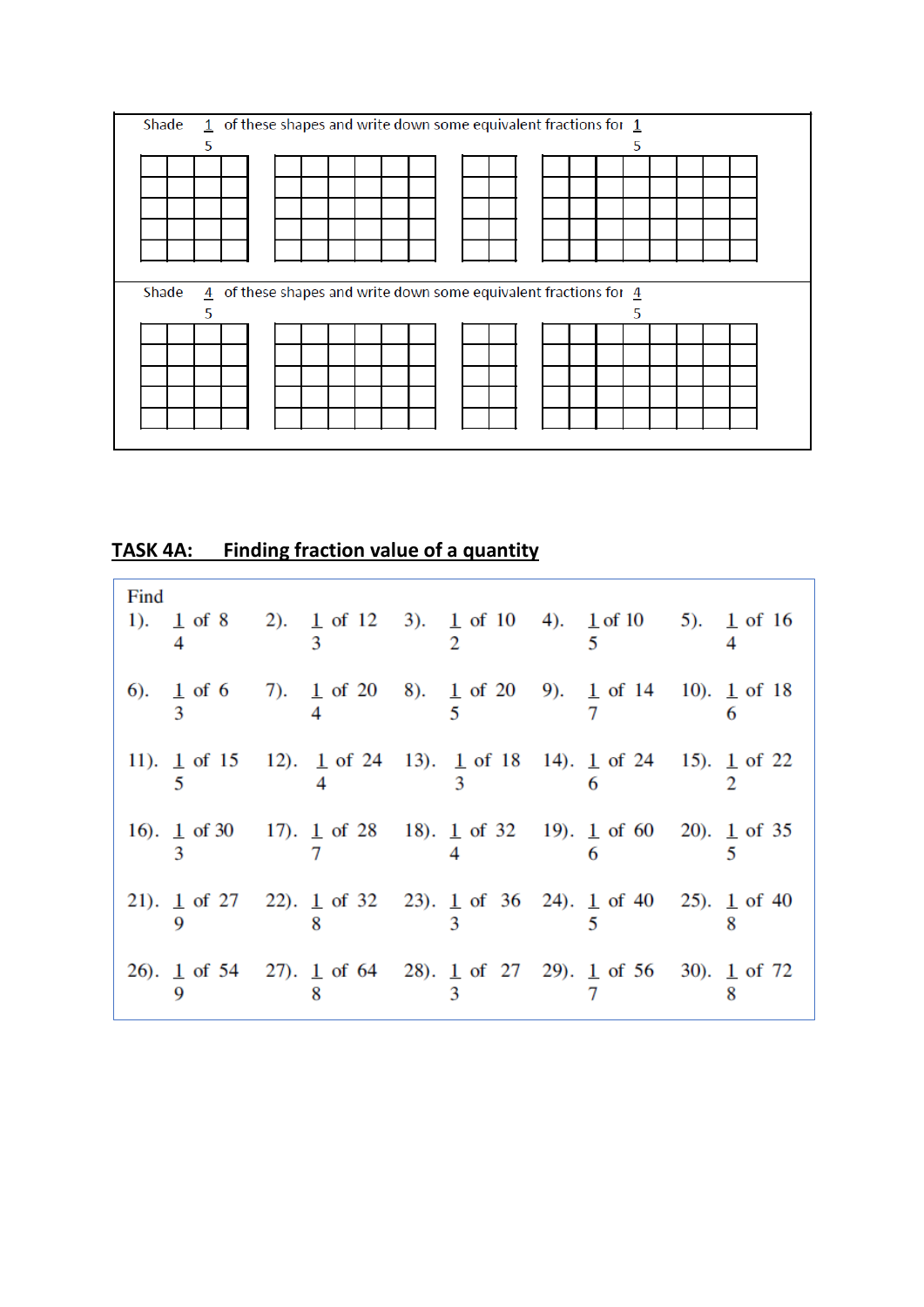| Find |  | 1). $\frac{2}{3}$ of 12 2). $\frac{2}{5}$ of 10 3). $\frac{3}{4}$ of 8 4). $\frac{2}{3}$ of 15 5). $\frac{3}{4}$ of 20       |  |
|------|--|------------------------------------------------------------------------------------------------------------------------------|--|
|      |  | 6). $\frac{2}{5}$ of 15 7). $\frac{2}{3}$ of 18 8). $\frac{3}{4}$ of 12 9). $\frac{2}{3}$ of 30 10). $\frac{2}{5}$ of 20 5   |  |
|      |  | 11). $\frac{3}{4}$ of 16 12). $\frac{4}{5}$ of 30 13). $\frac{2}{3}$ of 24 14). $\frac{3}{5}$ of 25 15). $\frac{3}{5}$ of 40 |  |
|      |  | 16). $\frac{5}{6}$ of 12 17). $\frac{3}{5}$ of 50 18). $\frac{4}{7}$ of 14 19). $\frac{3}{7}$ of 21 20). $\frac{4}{9}$ of 18 |  |
|      |  | 21). $\frac{3}{8}$ of 16 22). $\frac{2}{7}$ of 21 23). $\frac{5}{6}$ of 18 24). $\frac{4}{7}$ of 35 25). $\frac{8}{9}$ of 18 |  |
|      |  | 26). $\frac{5}{8}$ of 24 27). $\frac{6}{9}$ of 18 28). $\frac{2}{7}$ of 28 29). $\frac{6}{7}$ of 35 30). $\frac{2}{3}$ of 36 |  |

**TASK 4B: Finding fraction value of a quantity**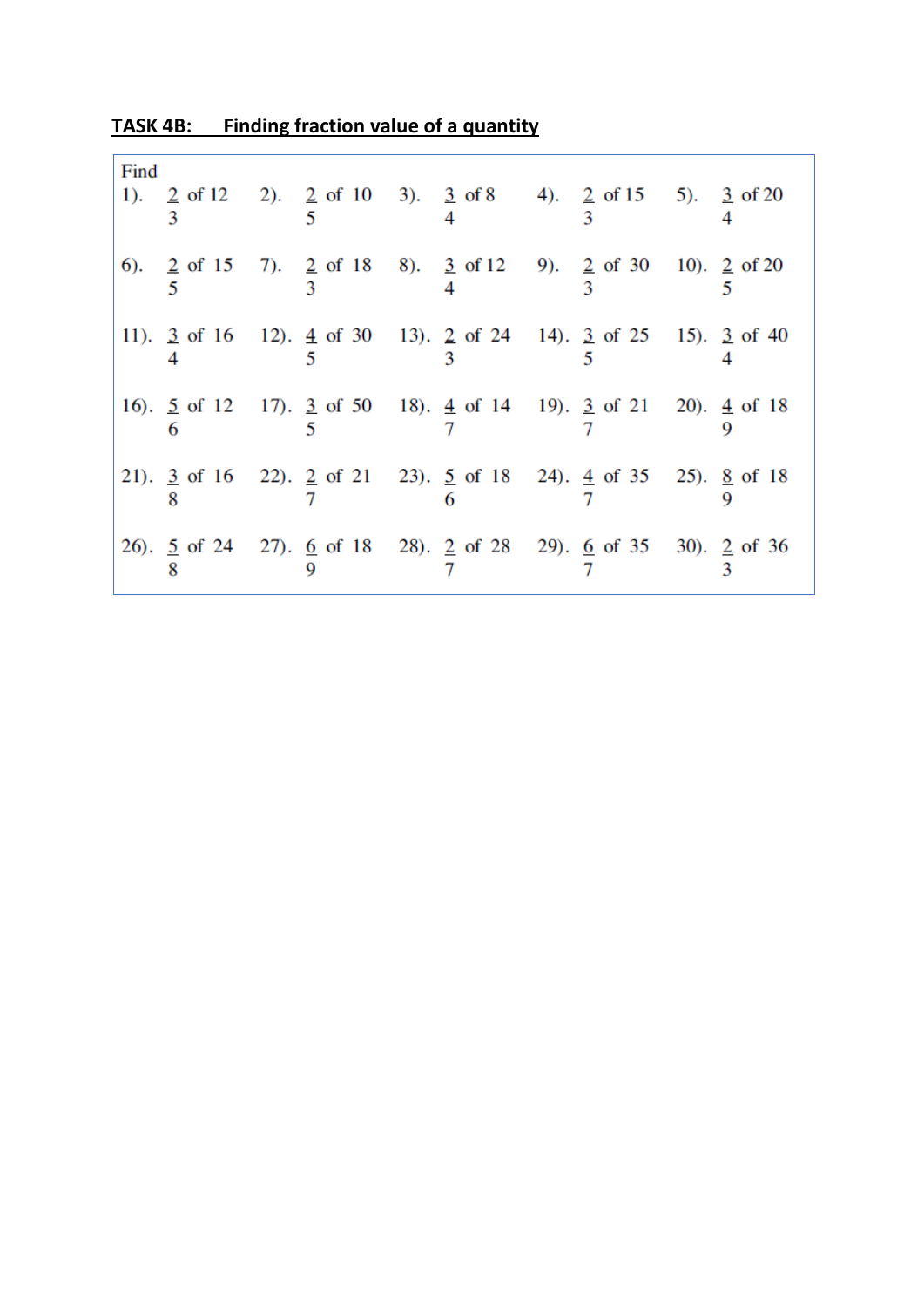| $\frac{11}{20}$                                  | $\frac{15}{28}$ | $\frac{7}{16}$ | $\frac{10}{21}$ | $\frac{5}{9}$ | $\frac{12}{23}$ | $\frac{13}{27}$ | $\frac{20}{28}$ | $\frac{25}{52}$ | $\frac{18}{37}$ | $\frac{9}{19}$ | 56  |  |
|--------------------------------------------------|-----------------|----------------|-----------------|---------------|-----------------|-----------------|-----------------|-----------------|-----------------|----------------|-----|--|
|                                                  |                 |                |                 |               |                 |                 |                 |                 |                 |                | 117 |  |
| smaller than a half<br><b>Bigger than a half</b> |                 |                |                 |               |                 |                 |                 |                 |                 |                |     |  |
|                                                  |                 |                |                 |               |                 |                 |                 |                 |                 |                |     |  |
|                                                  |                 |                |                 |               |                 |                 |                 |                 |                 |                |     |  |
|                                                  |                 |                |                 |               |                 |                 |                 |                 |                 |                |     |  |
|                                                  |                 |                |                 |               |                 |                 |                 |                 |                 |                |     |  |
|                                                  |                 |                |                 |               |                 |                 |                 |                 |                 |                |     |  |
|                                                  |                 |                |                 |               |                 |                 |                 |                 |                 |                |     |  |
|                                                  |                 |                |                 |               |                 |                 |                 |                 |                 |                |     |  |
|                                                  |                 |                |                 |               |                 |                 |                 |                 |                 |                |     |  |
|                                                  |                 |                |                 |               |                 |                 |                 |                 |                 |                |     |  |
|                                                  |                 |                |                 |               |                 |                 |                 |                 |                 |                |     |  |
|                                                  |                 |                |                 |               |                 |                 |                 |                 |                 |                |     |  |
|                                                  |                 |                |                 |               |                 |                 |                 |                 |                 |                |     |  |
|                                                  |                 |                |                 |               |                 |                 |                 |                 |                 |                |     |  |
|                                                  |                 |                |                 |               |                 |                 |                 |                 |                 |                |     |  |
|                                                  |                 |                |                 |               |                 |                 |                 |                 |                 |                |     |  |

# **Task 5A: Decide whether these fractions are bigger than or smaller than a ½**

# **Task 5B: Decide whether these fractions are bigger than or smaller than a ¼**

|  |  |  | $\frac{5}{2}$ $\frac{5}{2}$ $\frac{7}{2}$ $\frac{13}{2}$ $\frac{7}{2}$ $\frac{17}{2}$ $\frac{2}{2}$ $\frac{5}{2}$ $\frac{21}{2}$ $\frac{5}{2}$ $\frac{20}{2}$ $\frac{13}{2}$ $\frac{1}{2}$ $\frac{1}{2}$ |  |  |  |
|--|--|--|----------------------------------------------------------------------------------------------------------------------------------------------------------------------------------------------------------|--|--|--|
|  |  |  | 16 24 40 50 32 80 9 17 92 21 81 60 3 5                                                                                                                                                                   |  |  |  |

| smaller than a quarter | <b>Bigger than a quarter</b> |
|------------------------|------------------------------|
|                        |                              |
|                        |                              |
|                        |                              |
|                        |                              |
|                        |                              |
|                        |                              |
|                        |                              |
|                        |                              |
|                        |                              |
|                        |                              |
|                        |                              |